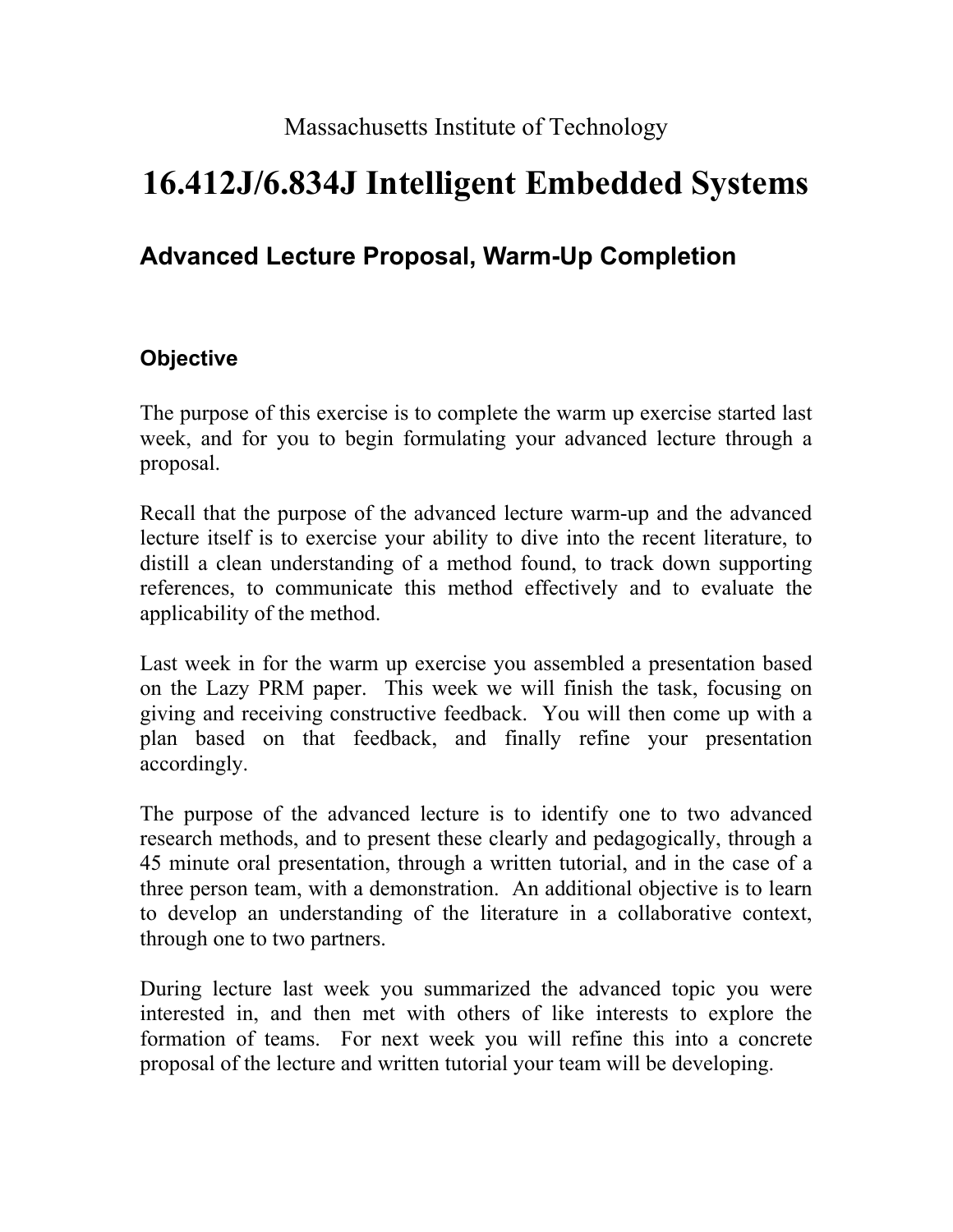# **Problem 1: Feedback on Presentation for Lazy PRM**

Last week you assembled a slide presentation, with facing pages, on the Lazy probabilistic roadmap planner (lazy PRM), based on the paper:

• R. Bohlin and L. Kavraki, Path planning using lazy PRM, in ICRA 2000.

For this week you will refine that presentation.

#### *Part A*

Distribute your slides to two other members of the class for feedback, and accept slides from two other members of the class. You should have done this in class on Wednesday.

Provide detailed feedback for each set of slides. Send this feedback to the authors on Monday, by class time:

- Describe at least three things that you found positive about the presentation.
- Describe at least three areas that you feel need to be improved.

Please be as specific, detailed and constructive as possible.

Turn in a) your original set of slides, and b) the two sets of feedback you received. The authors of the feedback should include their name on the feedback.

# *Part B*

Between Monday and Wednesday take a second iteration on your presentation. First write a short plan for improving your slides. Restate each area of improvement you received as feedback, and describe concrete modifications you will make to your presentation in order to address that point. Next, generate a second version of your slides that implements your plan. Turn in a) your plan and b) your improved slides.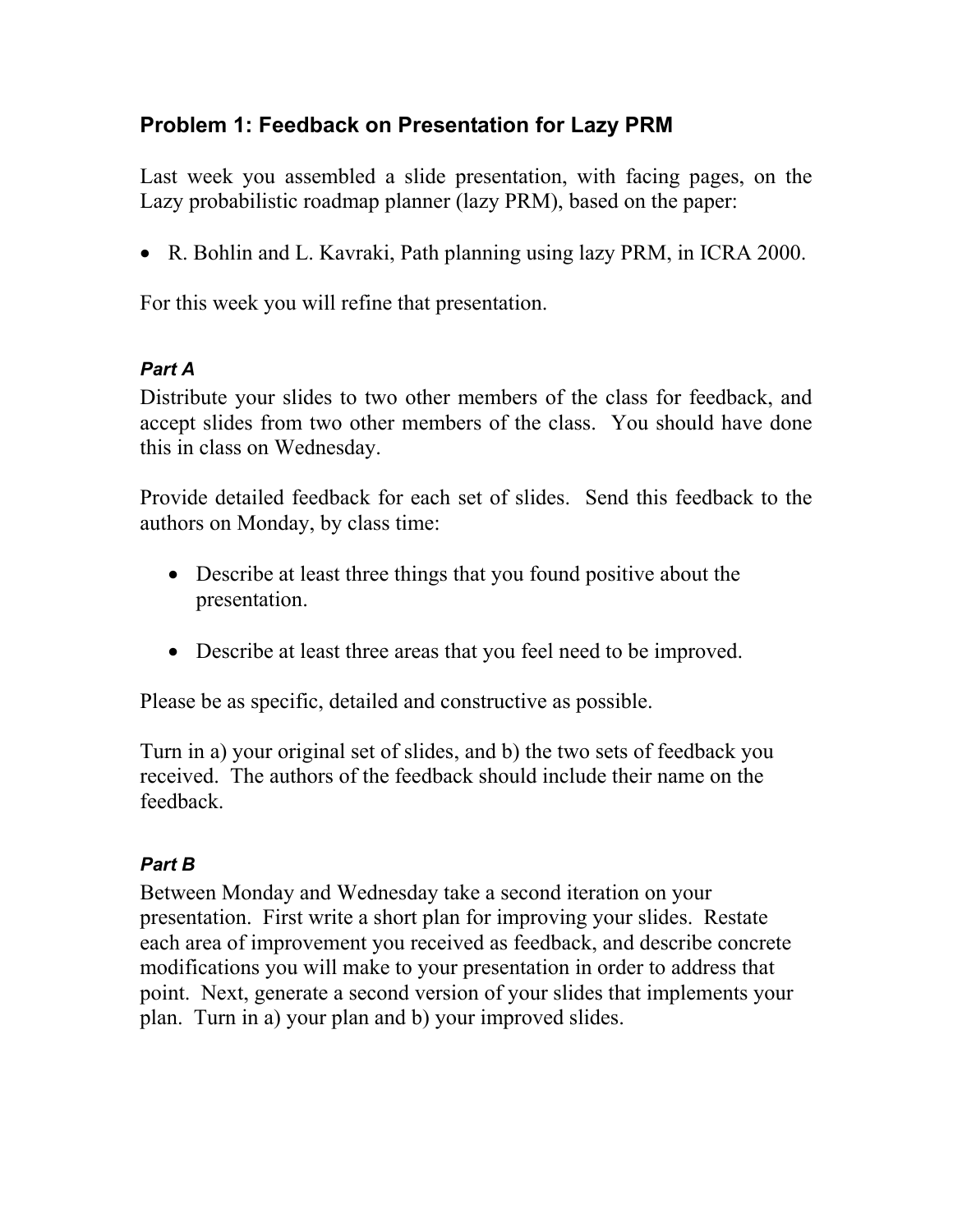# **Problem 2: Proposal for your Advanced Lecture**

Next, assemble a plan for your advanced lecture. It is essential that you do your planning now, so that you will be able to present a high quality lecture, starting in roughly three weeks. For the following, each member of the team should turn in their own proposed plan. This is to ensure that each of you is equally engaged.

Form a team of two to three members of the class. Together you will present a 45 minute advanced lecture, and you will write a corresponding tutorial article. If your team has three members, then you will also need to develop a demonstration of one of the methods presented in your lecture.

Remember that the objective of the advanced lectures is to clearly and pedagogically present one to two core, advanced methods from the recent literature. Generally these should be methods for developing intelligent embedded systems that perform some form of reasoning or learning within the sense/act loop. The methods should relate generally to material covered within the course. This is NOT a project or application presentation. Application is covered at the end of the semester. Also note that your advanced lecture need not be related to your final project.

# *Part A*

List the topic of your advanced lecture, the members of your team and the division of labor between team members.

# *Part B*

List one to two papers that you will cover in your 45 minute lecture. Note that it is very difficult to effectively cover more than one algorithm within a 45 minute lecture. It is generally better to cover less, focusing on both concrete algorithms and examples.

#### *Part C*

Write a brief abstract advertising your lecture. This abstract should be no more than  $150 - 200$  words. The abstract should highlight the method being presented, the problem it solves, why it is important with respect to creating intelligent embedded systems, what is innovative about the method, and where it has been applied.